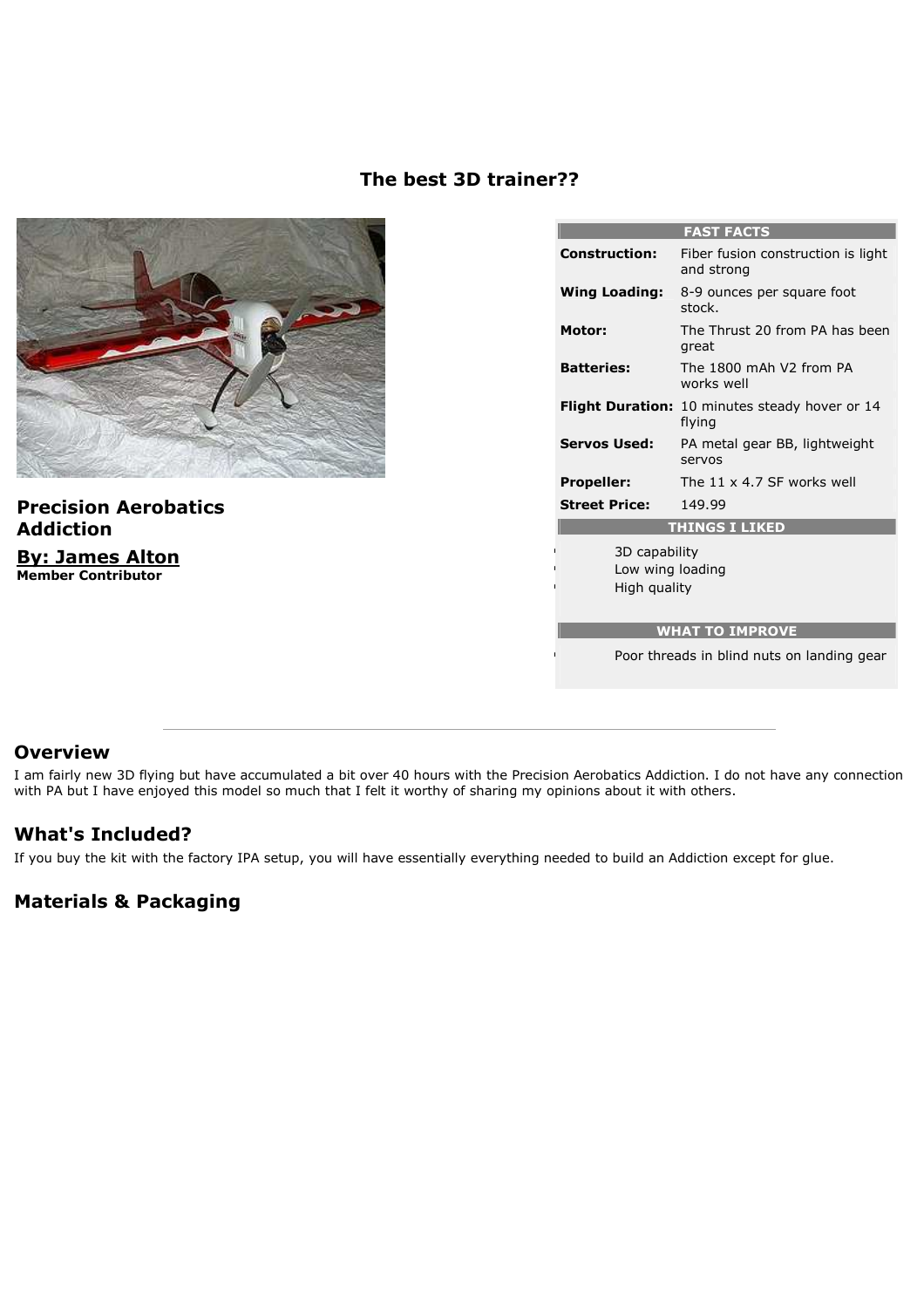

The model comes well packed. I especially liked the "Do not crash" warning stamped on the outside of the box. The quality of the kit in my opinion is quite good. The most unique part of this model is the "Fiber Fusion" technology which to be honest I originally thought was iust more of sales pitch. But after more than a few unintentional contacts with terra very firma where after a careful inspection I amazingly found NO damage to the airframe I came to highly respect the construction method.

## **Instructions & Assembly**

The instructions are quite good and the assembly was not difficult. Building the CF control rods is a bit tedious but does result in a nice light and stiff part when completed. Splicing and soldering the servo extensions for the tail servos to eliminate the weight of the plastic connectors of an extension cable is another example of how this kit has been fine tuned to save weight wherever possible.

If you want to minimize the build time and end up with a tested product, buy the factory IPA setup (Motor, Prop adaptor, ESC, batteries, CF spinner, CF control horns and servos) The factory Thrust 20 motor will drop right in and comes with the needed mounting hardware. I have built 2 of these with the factory setup which took a little less than a day to build. I have also built two Addictions with larger motors that required modifying the firewall (the assembly instructions warn against modifying the firewall) and these required an additional 3-4 hours of fiddling.. not including the time spent running to the hobby shop for special fasteners. On 3 of the 4 Addictions I have built, I have encountered problems getting the landing gear bolts to thread into the blind nuts that are factory installed into the fuselage. If this happens to you, do NOT try to force the bolts in or you will likely pop the blind nuts loose about the time the bolt is jammed into the blind nut and it is a pain to cut loose. Instead use a 3mm tap to clean up the threads in the blind nuts and the bolts will go right in. PA is aware of this problem so hopefully you will not encounter this aggravation. I would also recommend that you add a couple drops of CA glue to the servo mounts in the wings. I have had one of these pop loose and noticed one other that was not glued properly during assembly. With the large throws these mounts get a lot of stress put on them.

## **Flying**



This plane could actually be used for training set on low rates but on high rates can do anything that you want. There is no tendency for